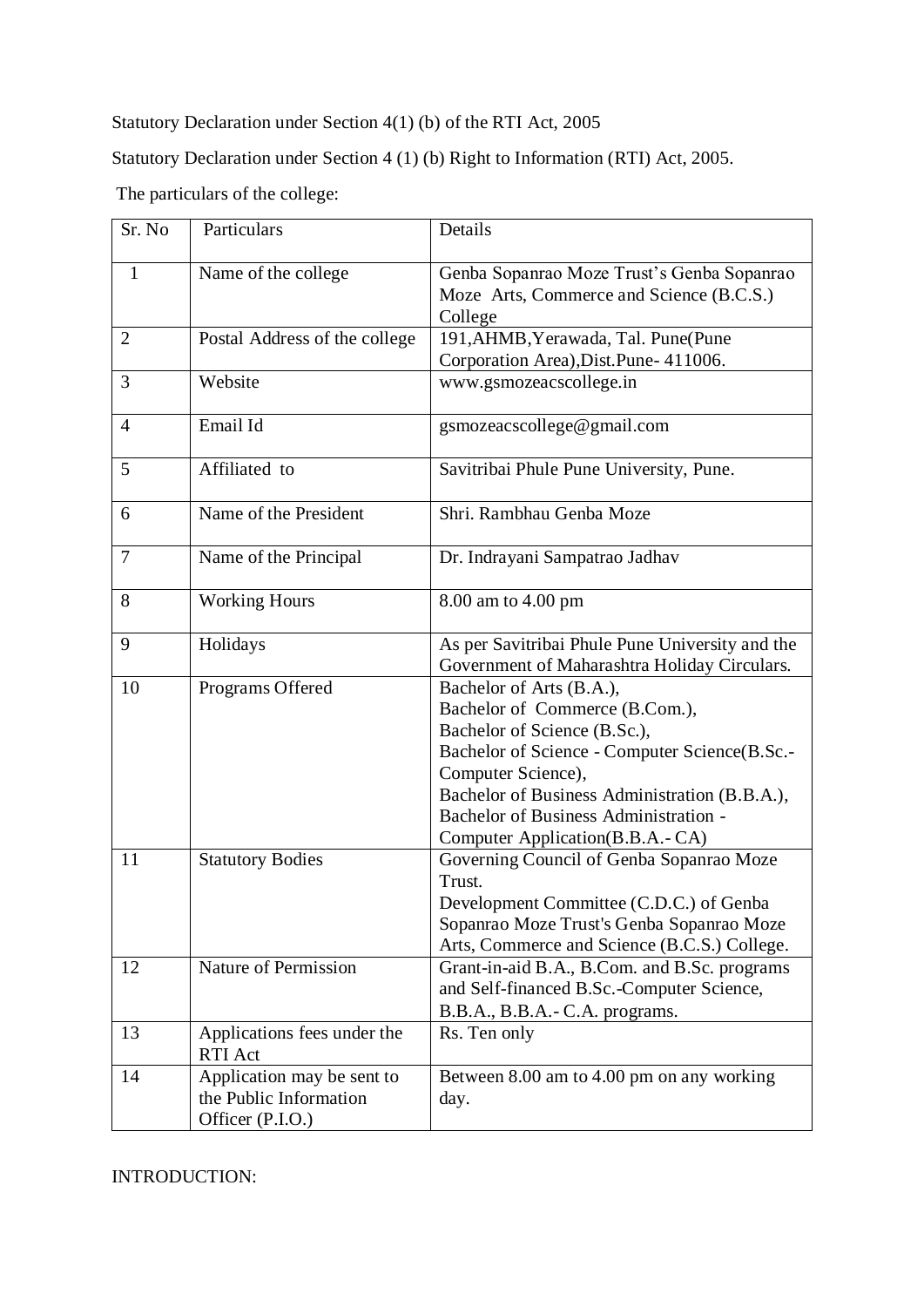## About Right to Information Act 2005

Bringing information to the citizens. Right to Information Act 2005 mandates timely response to citizen requests for Government information. It is an initiative taken by the Department of Personnel and Training, Ministry of Personnel, Public Grievances, and Pension to provide a-RTI portal Gateway to the citizens for quick search of information on the details of first Appellate Authorities, P.I.O.s, etc., among others, besides access to R.T.I. related information/ disclosures published on the web site by various Public Authorities under the Government of India as well as the state Governments.

Objectives of the right to information act:

The primary object of the right to information act is to empower the citizens, promote transparency and accountability in the working of the government, contain corruption, and make our democracy work for the people in an absolute sense. The act is a big step towards making the citizens informed about the activities of the government. an informed citizen is better equipped to keep necessary vigil on the instruments of governance and make the government more accountable to the governed.

Shri Rambhau Moze founded the Genba Sopan Moze Trust in 1996. He is the founder chairman of this Trust. He took inspiration from Shri Genba Sopanrao Moze, who was a visionary Comparator of Pune Municipal Corporation. He was representing the Yerawada constituency of Pune Municipal Corporation. He took a keen interest in the Education Committee of the corporation and observed the educational situation of his constituency. He monitored the schools run by Pune Municipal Corporation in his constituency with zeal and care. He succeeded and motivated the people to educate their children. Shri Rambhau Moze has been carrying this mission and tries to provide quality education to the masses of the Pune District.

Since its existence, the Genba Sopan Moze Trust has been rendering educational services to the deprived students of Pune District. The main aim of the founder is to develop the students by providing excellent educational facilities to meet the expectation of the government, business houses, banks, and public undertakings

The college works on the following mission, vision, objectives, and Core Values.

## MISSION:

To impart quality education through a practical and well-monitored teaching-learning process. To achieve excellence by encouraging overall development and discipline in the students.

To provide career opportunities to the students and strengthen industry-institute–community interaction.

To make the students global citizens and a person with social and ecological concerns. To create technically qualified world-class professionals with social commitment through career-oriented courses, globally interactive Teaching-learning processes, and leading-edge technology.